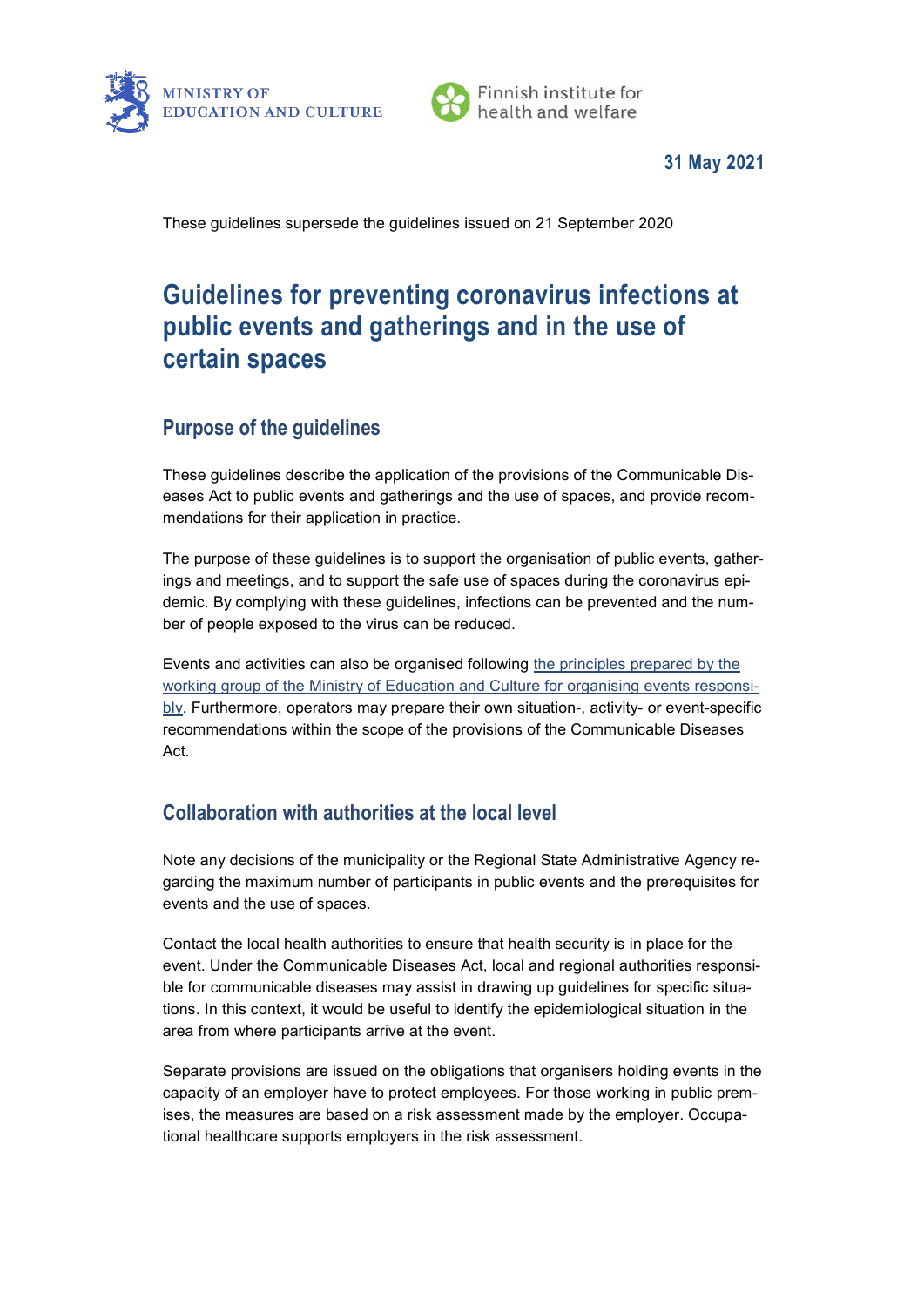## **Maintaining safe distances**

#### **Statutory obligations and their fulfilment**

An operator responsible for the management of indoor areas and locally and functionally limited outdoor areas open to the public or intended for a limited group of customers or participants must provide customers and participants with instructions on how to maintain safe distances. The stay of customers and participants must be arranged to ensure safe distances are maintained, insofar as this is possible considering the special characteristics of the activity, and any customer places must be located at a sufficient distance from each other.

By maintaining a safe distance between people, it is possible to prevent infections effectively. The risk of an infection is easily higher than normal when using a loud voice when singing or shouting, for example, and in indoor exercise activities. The use of a face mask and the avoidance of close contact are therefore emphasised in these and similar situations. In addition, effective ventilation should be arranged indoors.

Maintaining a sufficient distance does not require that a safe distance of a specific number of metres be maintained at all times. However, it is easier to maintain a sufficient distance if a specific place can be designated for each participant beforehand. The maintenance of safe distances can also be ensured by means of guiding personnel and distance signs, and by preventing the formation of long queues by setting up arrangements for the arrival and grouping of participants. Participants may also be guided to move around to ensure congestion is avoided by using tapes or ropes and security stewards. Furthermore, opening hours and the rhythm of activities can be rearranged to ensure safe distances between customers and groups.

#### **Recommended further measures and their implementation**

Municipalities can issue recommendations according to which the operator responsible for activities should implement concrete functional changes in addition to statutory obligations to ensure that customers and participants can maintain safe distances of at least one metre or more, for example, if permitted by the facilities. In addition, effective ventilation should be arranged indoors.

#### [Finnish Institute for Health and Welfare:](https://thl.fi/en/web/environmental-health/indoor-air/coronavirus-and-safety-of-indoor-air) [Coronavirus and safety of indoor air](https://thl.fi/en/web/environmental-health/indoor-air/coronavirus-and-safety-of-indoor-air)

These changes can be implemented, as selected by the operator, by directly limiting the number of customers or through structural changes in activities, including physical structures (plexiglass or similar), measures to guide and supervise the stay and moving around of customers, designated standing or seating places for customers and various pre-booking systems, to ensure sufficient distances through a time-based number of customers. For example, a separate standing or seating place can be designated for each customer and participant, placed at a sufficient distance from other customers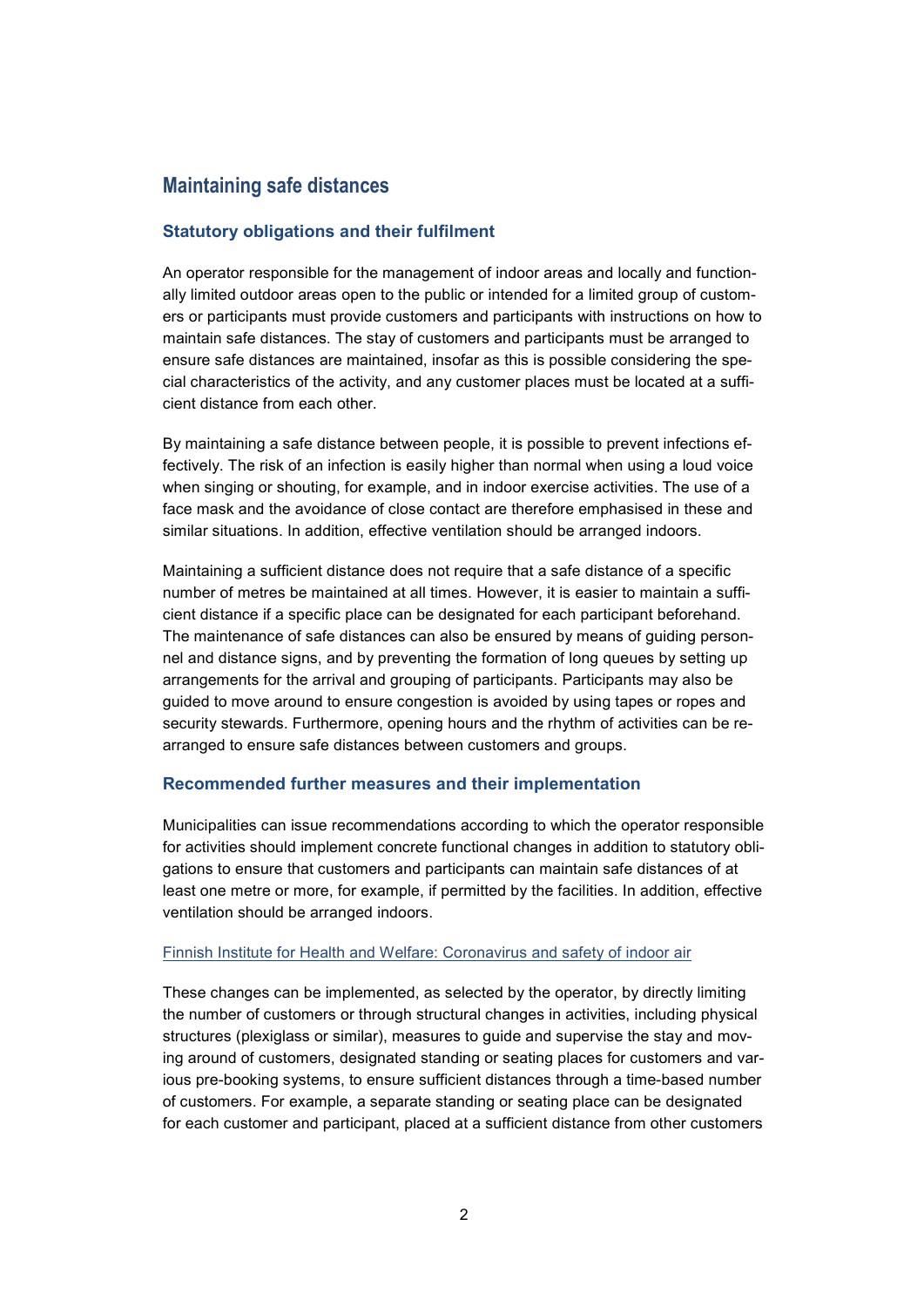and participants, both indoors and outdoors. Customers may also be guided to their place.

#### **Obligations imposed through administrative decisions**

Municipalities and the Regional State Administrative Agency can decide to prevent public events and meetings in their area pursuant to section 58 of the Communicable Diseases Act. However, the decision may permit the organisation of the event under certain conditions. These conditions may concern the maximum number of participants or the organisation of the event to ensure participants and groups can avoid any close contact.

If a municipality or the Regional State Administrative Agency has issued the decision laid down in section 58 d of the Communicable Diseases Act, the use of spaces intended for the staying of customers or participants must be arranged so that customers, participants and groups can actually avoid close contact with each other. Such a decision can be issued for a maximum of one month at a time. In this case, a written plan must be prepared for the implementation of obligations and restrictions, and it must be kept visible in the space.

Close contact means that people stay in a single indoor area at a distance of less than two metres from one another for more than 15 minutes, or have physical contact with each other.

If activities cannot be organised in this way, the space cannot be used for customers and participants.

In this case, the organiser of the activity must ensure and supervise that customers and participants can actually be separate from other customers and groups. In practice, organising the stay of customers and participants in accordance with the requirements may require specific technical arrangements such as partitions, plexiglass shields or other similar solutions that separate people from each other, limiting the use of customer places or limiting the access or number of customers if close contact cannot otherwise be avoided. The obligation may also be fulfilled by arranging the phased arrival or stay of customers in the area. The organiser of the activity can implement the measures in a way that is suitable for the characteristics of the customer facilities, such as the size, any fixed structures, the location of customer places and the regular activities of customers in the space.

### **Face masks**

Currently, the Finnish Institute for Health and Welfare (THL) recommends the use of face masks throughout the country. Further recommendations on the use of masks in different situations depend on the phase of the coronavirus epidemic and may vary by region [\(link to THL's website\)](https://thl.fi/en/).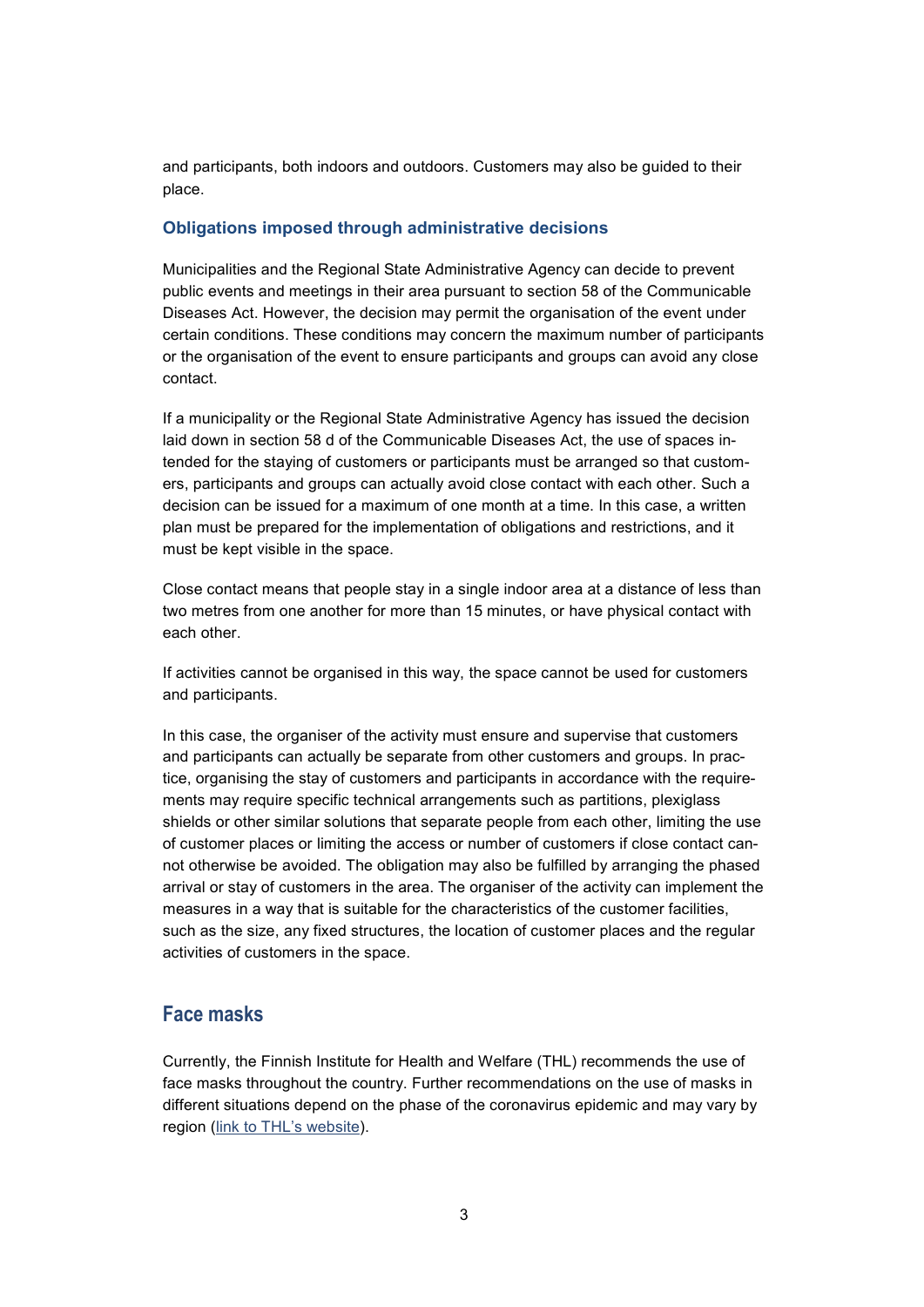It should be noted that a face mask should not be used if it unreasonably hinders breathing or if other health-related reasons prevent its use. As a rule, the face mask recommendation applies to people of at least 12 years of age.

A private service provider or event organiser may require customers to use a face mask to reduce the risk of an infection. However, requirements related to non-discrimination must be addressed regarding the use of face masks. With regard to communication, it should be noted that not everyone can use a face mask for health-related reasons.

# **Hygiene**

#### **Statutory obligations**

An operator responsible for the management of indoor areas and locally and functionally limited outdoor areas open to the public or intended for a limited group of customers or participants must ensure that customers and participants can clean their hands.

Customers and participants must be provided with instructions on how to clean their hands and on other similar practices that prevent the spread of infections.

#### **Practical examples**

Proper practices for coughing and nose-blowing prevent infections. It is recommended that communication material that provides guidance on appropriate practices be distributed to employees and visitors as part of statutory instructions to increase awareness.

Make sure that there is a sufficient supply of hand sanitisers and places to wash hands at each event. Make sure that the WCs work properly and that there is a good supply of soap and paper towels.

### **Cleaning**

#### **Statutory obligations**

An operator responsible for the management of indoor areas and locally and functionally limited outdoor areas open to the public or intended for a limited group of customers or participants must ensure that facilities and surfaces are cleaned more frequently than normal in addition to other provisions on cleaning in the activities in question.

#### **Practical examples**

It is possible that coronavirus infections also spread through contact. However, coronaviruses do not stay on surfaces for long periods of time.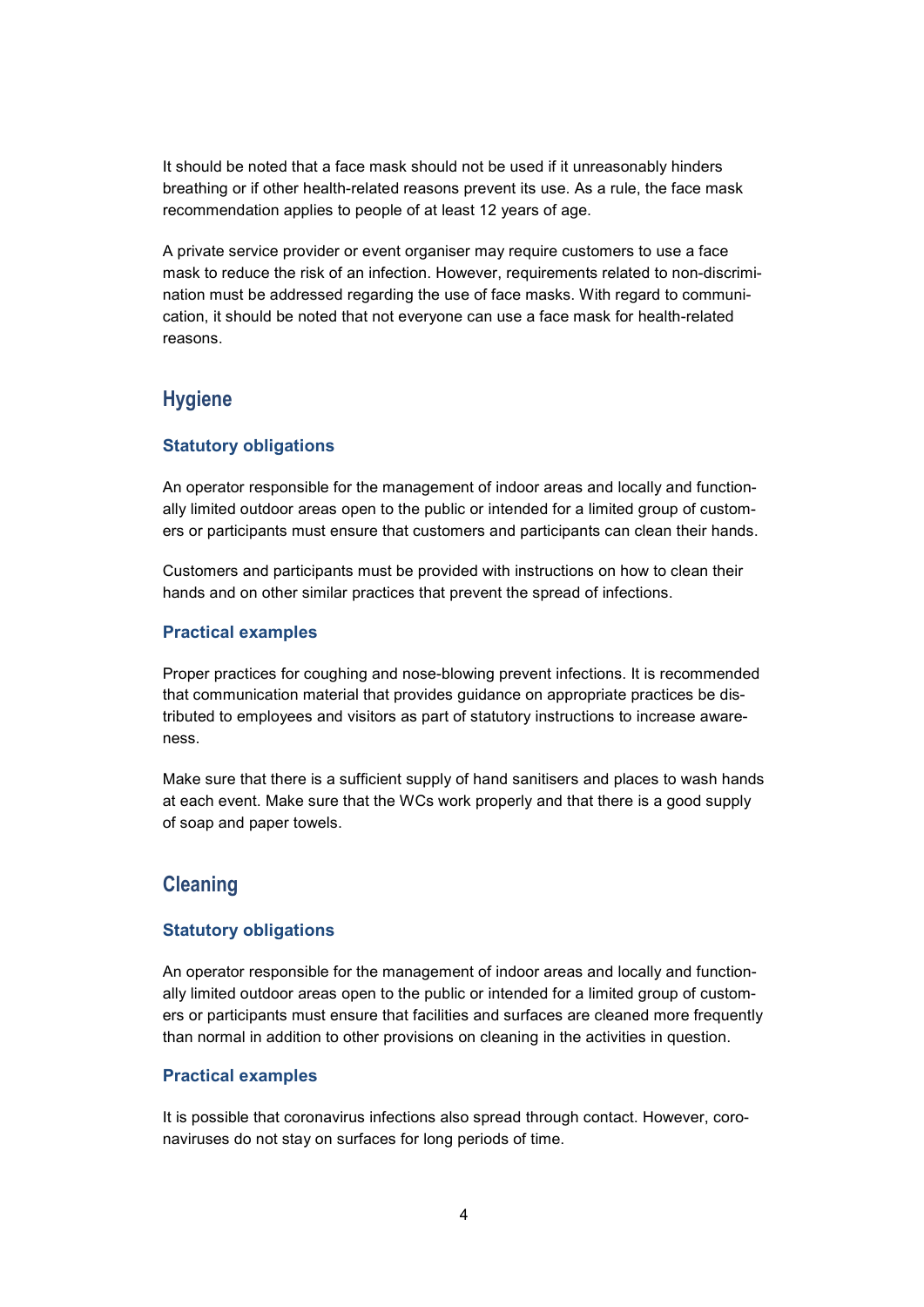Slightly alkaline all-purpose cleaners should be used when cleaning. Disinfectant can be used to step up cleaning in sanitary facilities. The cleaning instructions issued by the Finnish Institute of Occupational Health must be followed: [Cleaning instructions \(in](https://hyvatyo.ttl.fi/koronavirus/ohje-siivoukseen)  [Finnish\).](https://hyvatyo.ttl.fi/koronavirus/ohje-siivoukseen)

When cleaning, wipe contact surfaces such as door handles, armrests, worktops and tables, light switches and taps at least once a day, preferably twice a day. More frequent cleaning every two to four hours, for example, is recommended in environments with a large number of visitors. Avoid using shared work or study equipment, and they should always be cleaned after each user.

### **Closing facilities**

#### **Statutory obligations**

If a municipality or the Regional State Administrative Agency has issued the decision laid down in section 58 g of the Communicable Diseases Act, customer, participant and waiting areas that are open to the public, or intended for a limited group of customers or participants, must be closed from customers and participants. Such a decision can be issued for at a maximum of two weeks at a time.

The decision is obligatory when engaging in exercise, sporting, leisure or recreational activities in the following facilities:

- 1) indoor facilities used for team sports, group exercise, contact sports and other similar sports or exercise, as well as gyms and other similar indoor exercise facilities;
- 2) public saunas and pool areas of public pools, outdoor swimming pools and spas, as well as changing rooms directly in their conjunction;
- 3) dance facilities and facilities used for choirs, amateur theatre and other similar amateur group activities;
- 4) amusement and theme parks, carnivals and indoor areas at zoos;
- 5) indoor activity parks and playgrounds;
- 6) public areas at shopping centres, apart from commercial facilities and facilities intended for the provision of services, as well as routes used to access them.

### **Coronavirus infections at public events or gatherings**

If a participant in a public event has a coronavirus infection, the exposure of other participants to the infection must be identified. The physician responsible for communicable diseases in the municipality or hospital district is in charge of investigating transmission chains. Any exposed participants must be traced and placed into quarantine in accordance with the Communicable Diseases Act.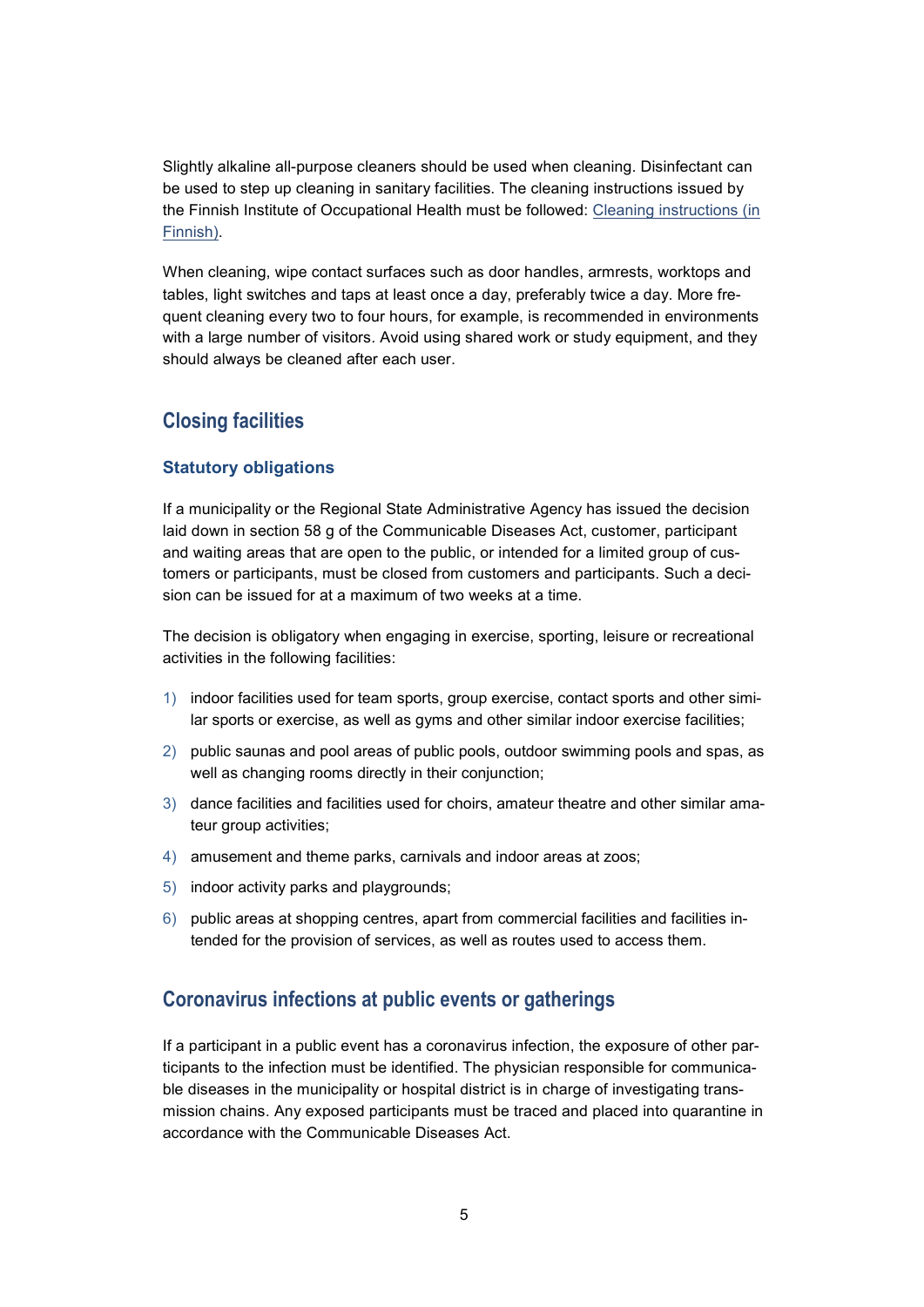Contact tracing will be easier if the event organiser or the operator responsible for the activities arranged in the facilities has information about the people who participated in the activities. The Data Protection Ombudsman has provided instructions on the factors that need to be considered when collecting customers' contact information for contact tracing. [Office of the Data Protection Ombudsman:](https://tietosuoja.fi/en/coronavirus-covid-19) [Frequently asked questions](https://tietosuoja.fi/en/coronavirus-covid-19)  [on data protection and the coronavirus](https://tietosuoja.fi/en/coronavirus-covid-19)

The number of exposed participants can be reduced by limiting the number of participants in public events and gatherings, and by dividing the participants into different sections in situations where a coronavirus infection is later identified among the participants.

# **Other accountability**

Decisions of the Regional State Administrative Agencies on restrictions on gatherings do not apply to private events. Private events include all events that are not open to the public, such as graduations, weddings, funerals, infant baptisms, birthday parties and private get-togethers.

However, it is recommended that general guidelines on hygiene, safe distances and other arrangements that prevent coronavirus infections are also followed at such events. Municipalities and hospital districts can also issue regional recommendations for organising private events, including recommendations for limiting the number of participants to reduce contact. According to experience obtained during the pandemic, private events include an increased risk of infection due to the long-term nature of contact.

However, if a private event is held at a restaurant, cafeteria or other catering facility, valid restrictions and obligations regarding restaurant operations must be taken into account.

Movement between areas at different levels of the epidemic should be avoided in accordance with regional recommendations.

It is recommended that people belonging to risk groups take the coronavirus vaccine unless there is a reason not to. The risk of a fully vaccinated person (usually two doses of the coronavirus vaccine) contracting a serious coronavirus infection is very low. However, it is also recommended that fully vaccinated people follow the coronavirus prevention instructions described in these guidelines at public events and gatherings and in public spaces during the epidemic.